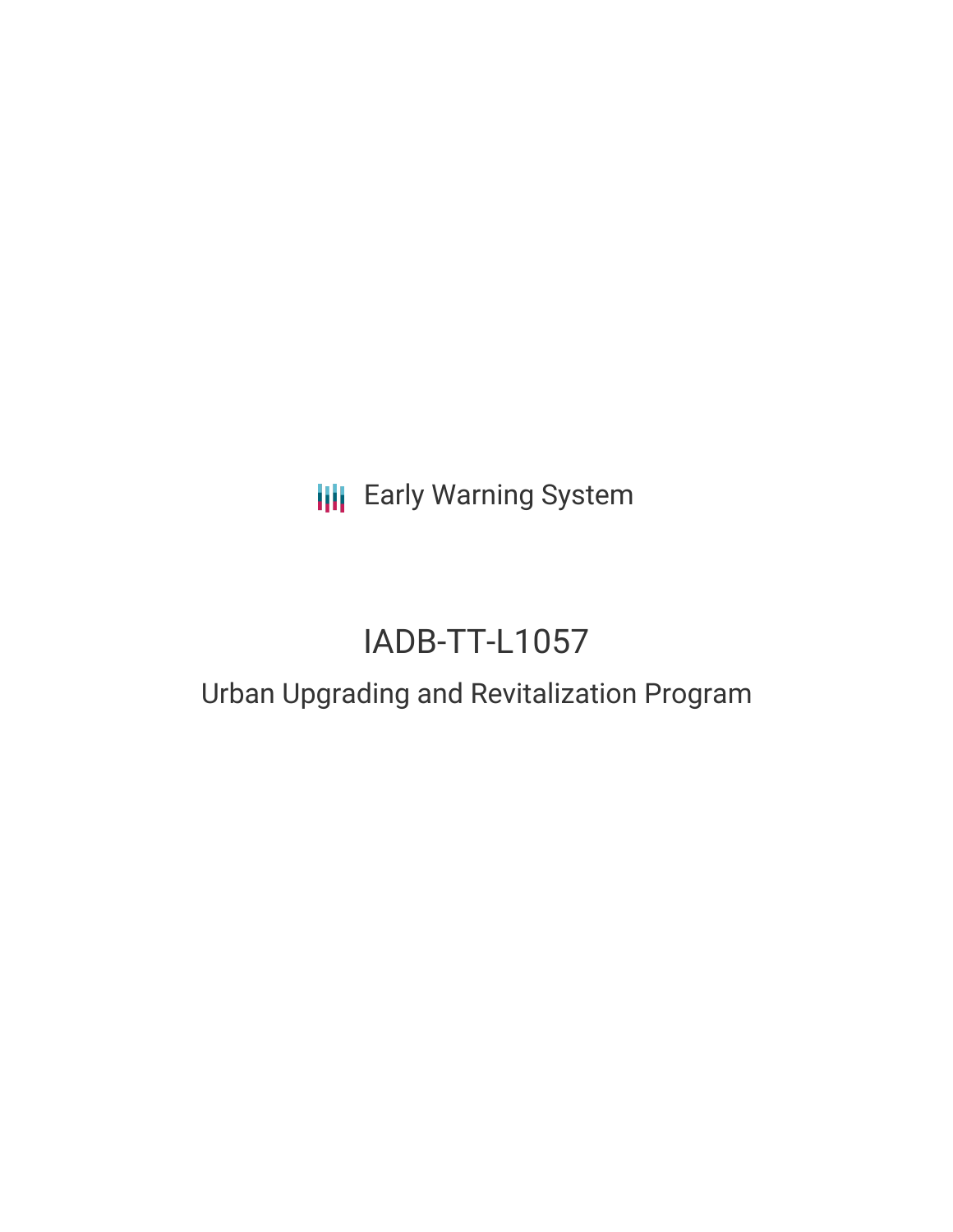

#### **Quick Facts**

| <b>Countries</b>               | Trinidad and Tobago                    |
|--------------------------------|----------------------------------------|
| <b>Financial Institutions</b>  | Inter-American Development Bank (IADB) |
| <b>Status</b>                  | Proposed                               |
| <b>Bank Risk Rating</b>        | C                                      |
| <b>Borrower</b>                | Government of Trinidad and Tobago      |
| <b>Sectors</b>                 | Education and Health, Infrastructure   |
| <b>Investment Type(s)</b>      | Loan                                   |
| <b>Investment Amount (USD)</b> | $$17.50$ million                       |
| <b>Loan Amount (USD)</b>       | $$17.50$ million                       |
| <b>Project Cost (USD)</b>      | \$17.50 million                        |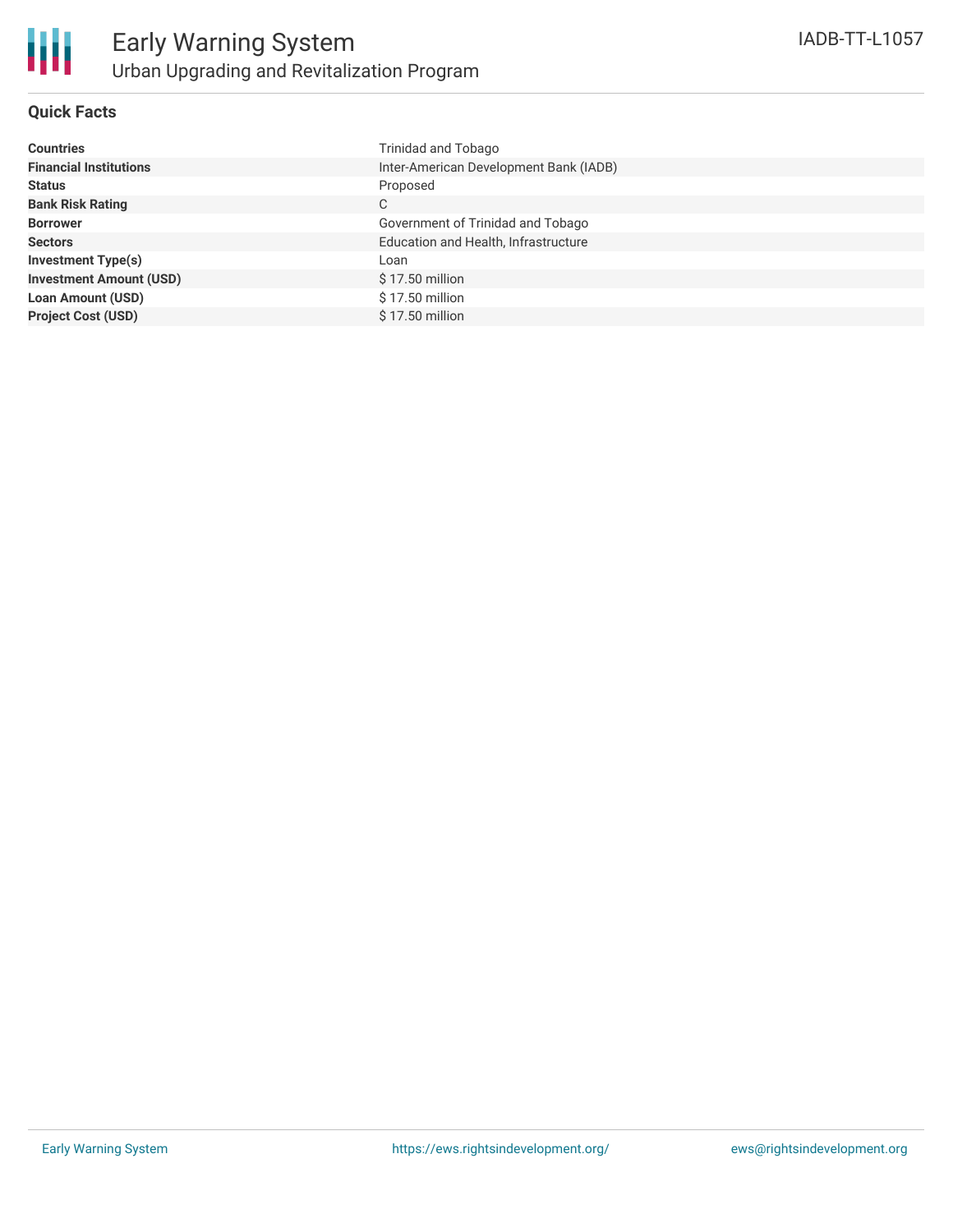

#### **Project Description**

According to IADB website, the project aims to contribute to the improvement of the quality of the urban built environment. The specific objectives are to: (i) improve the habitability in urban settlements on State owned lands; and (ii) improve the physical quality and economic performance of urban public spaces; (iii) enhance housing conditions for low income households; and (iv) strengthen the capacity of supply side stakeholders to satisfy effective housing demand and urban development needs.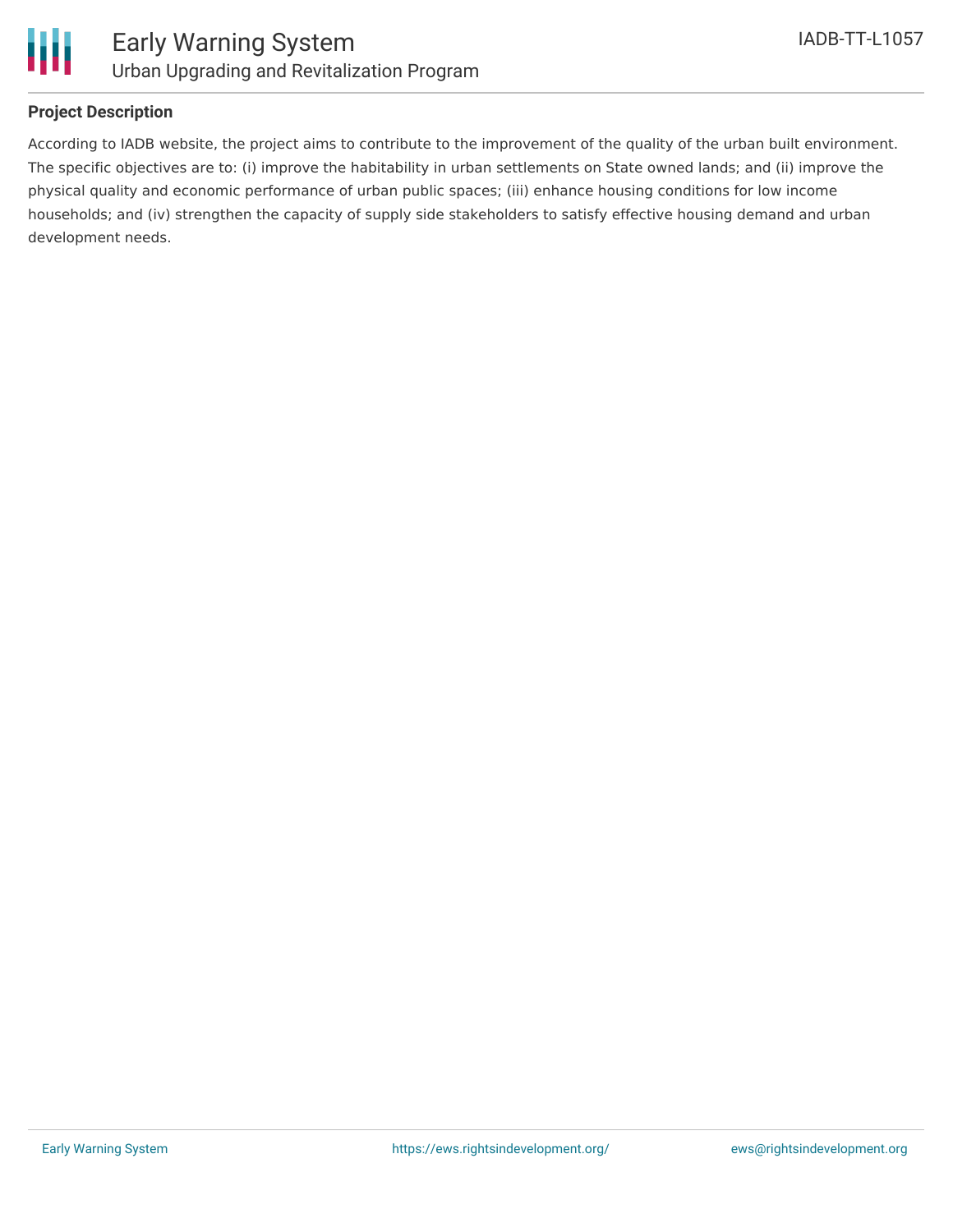

### Early Warning System Urban Upgrading and Revitalization Program

#### **Investment Description**

• Inter-American Development Bank (IADB)